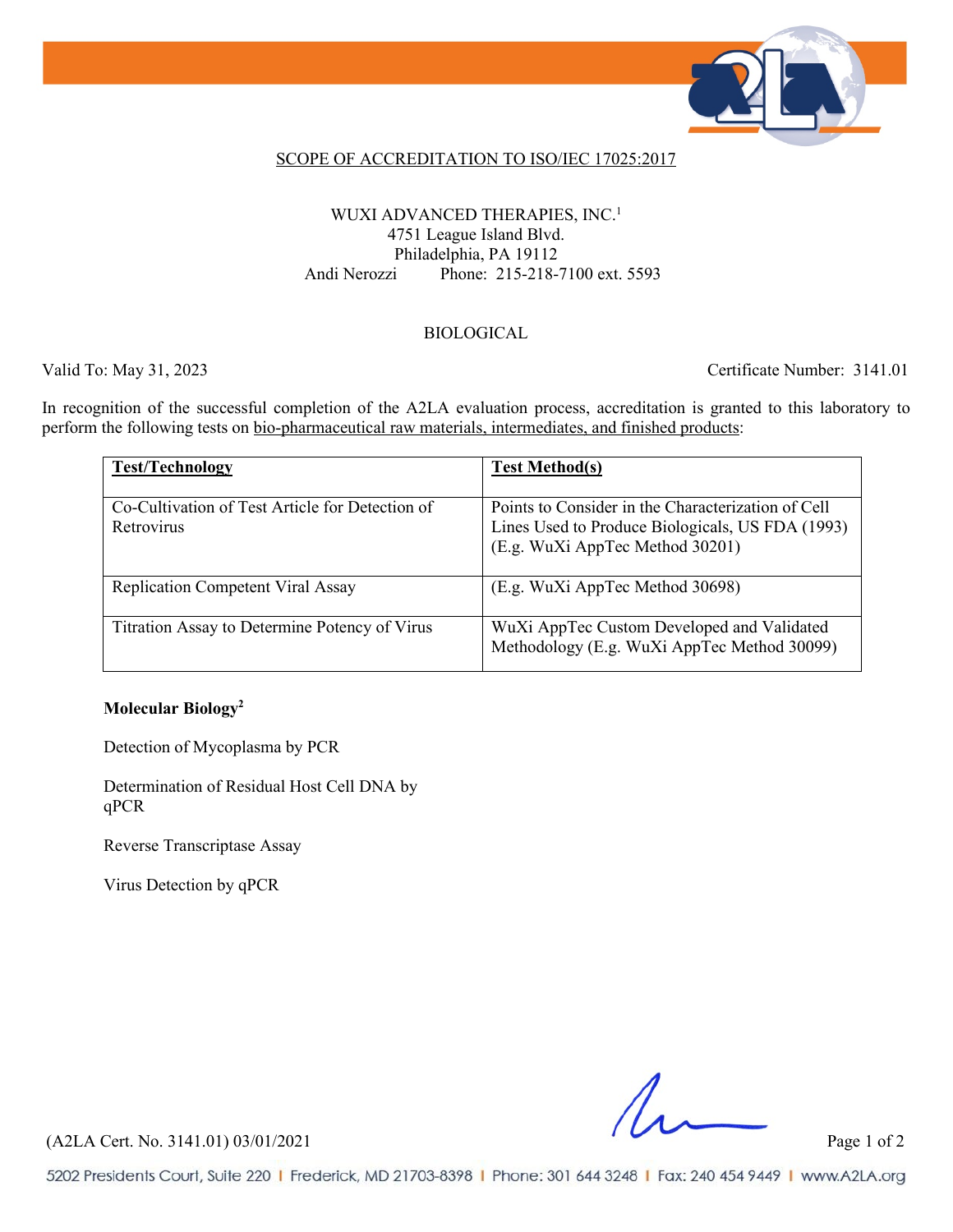#### CHEMICAL

#### **Analytical2**

Determination of Process Residuals by ELISA

Determination of Protein Concentration by Absorbance using BCA

Determination of Protein Concentration by UV Spectrophotometry

Osmolality

pH and Appearance

Size Exclusion Chromatography (SEC) of Monoclonal Antibodies for Monomer

<sup>1</sup>In recognition of the successful completion of the A2LA evaluation process, accreditation is granted to this satellite laboratory to perform the following tests on bio-pharmaceutical raw materials, intermediates, and finished products:

#### WUXI ADVANCED THERAPIES, INC. 400 Rouse Blvd. Philadelphia, PA 19112 Andi Nerozzi Phone: 215-218-7100 ext. 5593

#### BIOLOGICAL

| <b>Test/Technology</b>                                                 | <b>Test Method(s)</b>                                                                                                                                                                                                                                                                                                              |
|------------------------------------------------------------------------|------------------------------------------------------------------------------------------------------------------------------------------------------------------------------------------------------------------------------------------------------------------------------------------------------------------------------------|
| Detection Assay for Bovine/Equine/Porcine<br><b>Adventitious Virus</b> | E.g. WuXi AppTec Method 33281 (Bovine and<br>Porcine); WuXi AppTec Method 30217 (Equine)                                                                                                                                                                                                                                           |
| In Vitro Assay for Adventitious Virus                                  | Points to Consider in the Characterization of Cell<br>Lines Used to Produce Biologicals, US FDA (1993);<br>Characterization and Qualification of Cell Substrates<br>and Other Biological Material Used in the Production<br>of Viral Vaccines for Infectious Disease Indications,<br>US FDA (2010) (E.g. WuXi AppTec Method 33864) |

2 These portions of this scope meet the A2LA P112 *Flexible Scope Policy*

 $(42LA$  Cert. No. 3141.01) 03/01/2021 Page 2 of 2